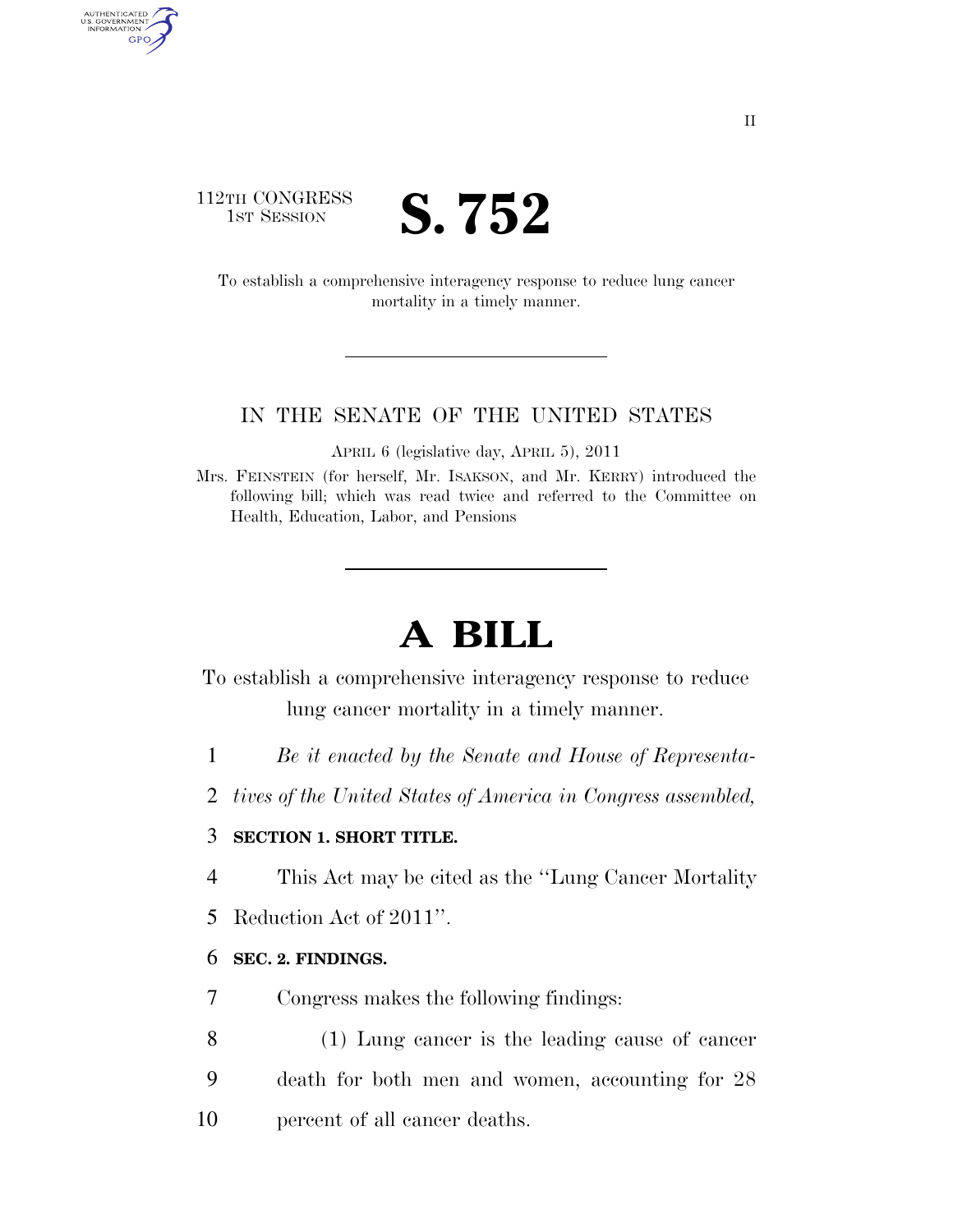(2) The National Cancer Institute estimates 2 that in 2010, there were 222,520 new diagnosis of lung cancer and 157,300 deaths attributed to the disease.

 (3) According to projections published in the Journal of Clinical Oncology in 2009, between 2010 and 2030, the incidence of lung cancer will increase by 46 percent for women and by 58 percent for men. The increase in the incidence of lung cancer among minority communities during that time period will 11 range from 74 percent to 191 percent.

 (4) Lung cancer causes more deaths annually than the next 4 leading causes of cancer deaths, colon cancer, breast cancer, prostate cancer, and pancreatic cancer, combined.

 (5) The 5-year survival rate for lung cancer is only 15 percent, while the 5-year survival rate for breast cancer is 89 percent, for prostate cancer 99 percent, and for colon cancer 65 percent. Yet in re- search dollars per death, lung cancer is the least funded of the major cancers.

 (6) In 2001, the Lung Cancer Progress Review Group of the National Cancer Institute stated that funding for lung cancer research was ''far below the levels characterized for other common malignancies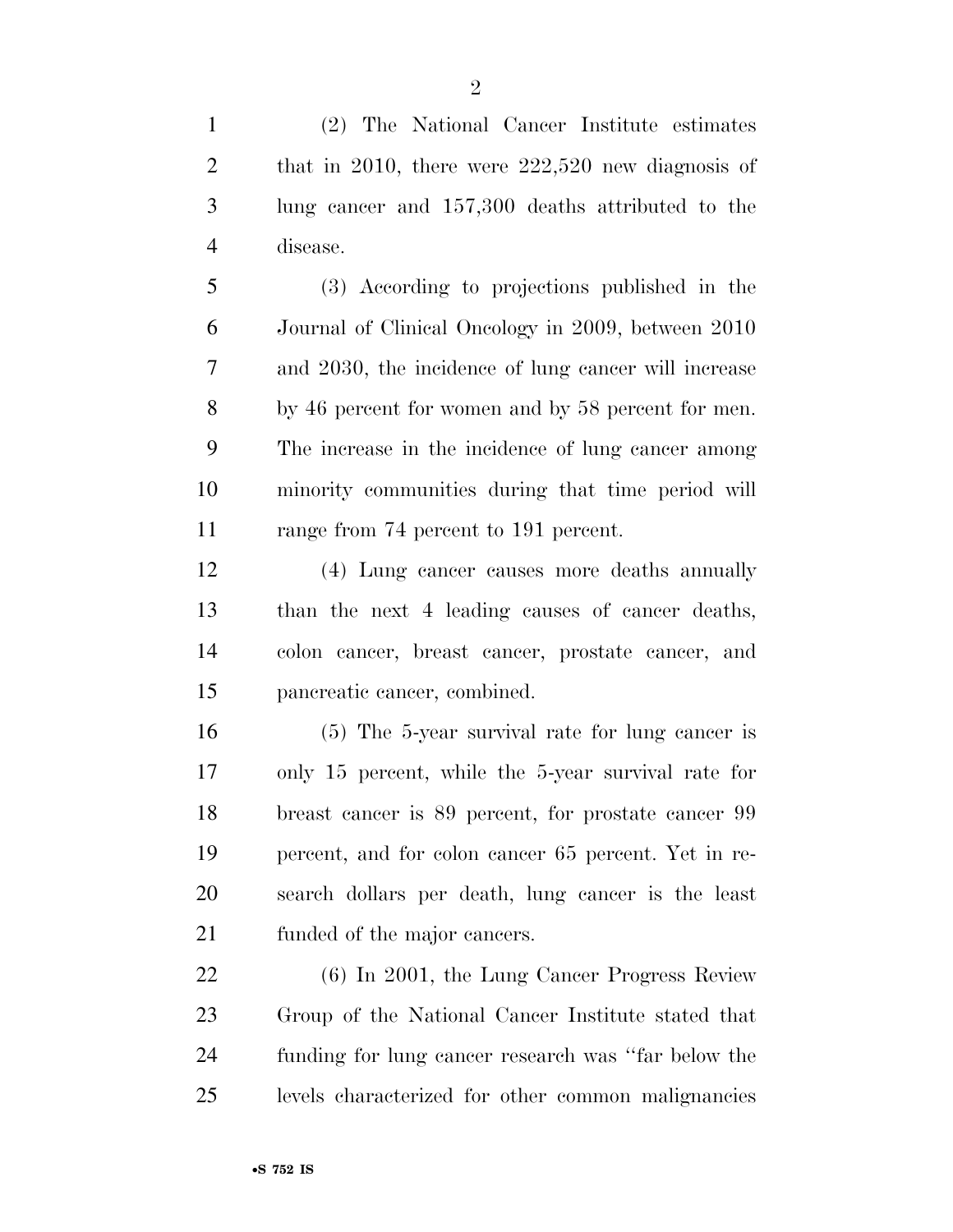and far out of proportion to its massive health im- pact'' and it gave the ''highest priority'' to the cre- ation of an integrated multidisciplinary, multi-insti- tutional research program. No comprehensive plan has been developed. (7) While smoking is the leading risk factor for lung cancer, the President's National Cancer Advi- sory Board Report of 2010 identified radon as the second leading cause of lung cancer and listed 15 other environmental contaminants strongly associa- tion with lung cancer, and there is accumulating evi- dence that hormonal and genetic factors may influ- ence the onset. (8) Lung cancer is the most stigmatized of all the cancers and the only cancer blamed on patients, whether they smoked or not. (9) Nearly 20 percent of lung cancer patients have never smoked. Sixty percent of individuals di- agnosed with lung cancer are former smokers who 20 quit, often decades ago. (10) Lung cancer in men and women who never smoked is the sixth leading cause of cancer death. Of individuals diagnosed with lung cancer who have 24 never smoked,  $\frac{2}{3}$  of are women.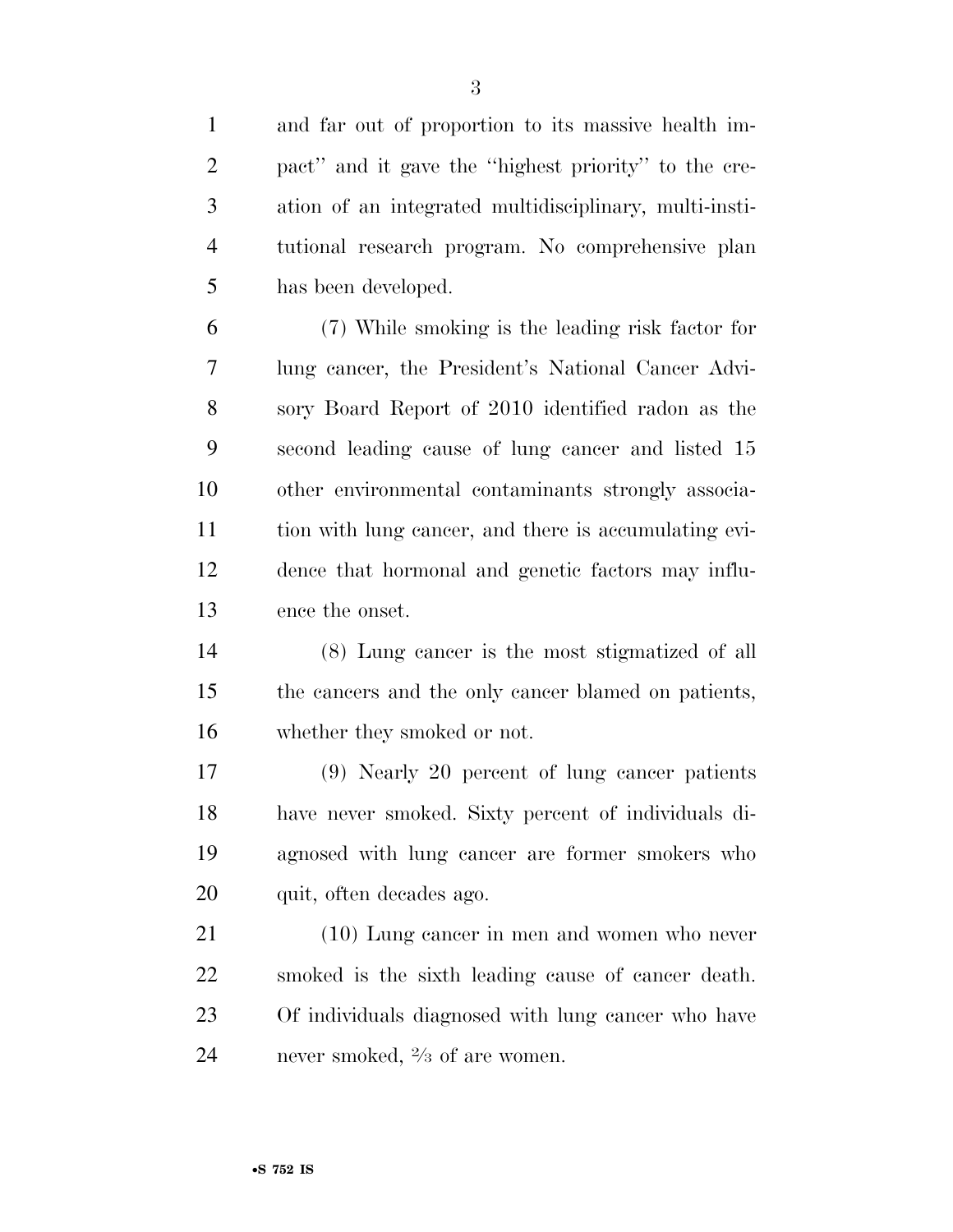(11) Lung cancer is the leading cause of cancer death in the overall population and in every major ethnic grouping, including White, African-American, Hispanic, Asian and Pacific Islander, American In- dian, and Alaskan Native, with an even dispropor- tionately higher impact on African-American males that has not been addressed.

 (12) Military personnel, veterans, and muni- tions workers exposed to carcinogens such as Agent Orange, crystalline forms of silica, arsenic, uranium, beryllium, and battlefield fuel emissions have in-creased risk for lung cancer.

 (13) Only 16 percent of lung cancer is being di- agnosed at an early stage and there were no targets for the early detection or treatment of lung cancer included in the Department of Health and Human Services's ''Healthy People 2010'' or ''Healthy Peo-ple 2020''.

 (14) An actuarial analysis carried out by Milliman Inc. and published in Population Health Management Journal in 2009 indicated that early detection of lung cancer could save more than 70,000 lives a year in the United States.

 (15) A National Cancer Institute study in 2009 indicated that while the value of life lost to lung can-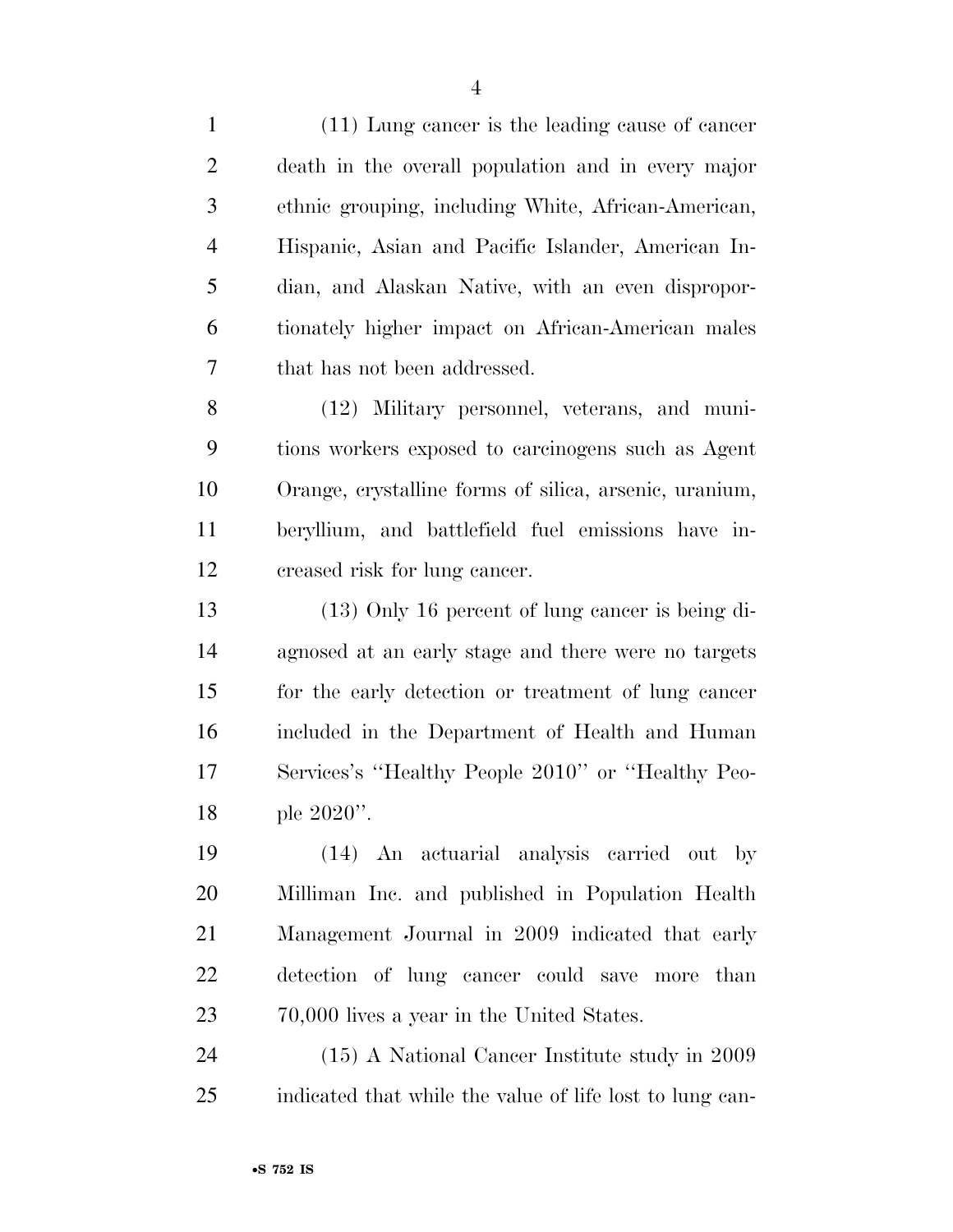| $\mathbf{1}$   | cer will exceed \$433,000,000,000 a year by 2020, a   |
|----------------|-------------------------------------------------------|
| $\overline{2}$ | 4 percent annual decline in lung cancer mortality     |
| 3              | would reduce that amount by more than half.           |
| $\overline{4}$ | $(16)$ In 2010, the National Cancer Institute re-     |
| 5              | leased initial results from the National Lung Screen- |
| 6              | ing Trial, a large-scale randomized national trial    |
| $\overline{7}$ | that compared the effect of low-dose helical com-     |
| 8              | puted tomography ("CT") and a standard chest x-       |
| 9              | ray on lung cancer mortality. The study found 20      |
| 10             | percent fewer lung cancer deaths among study par-     |
|                | ticipants screened with the CT scan.                  |
| 11             |                                                       |
| 12             | SEC. 3. SENSE OF THE SENATE CONCERNING INVESTMENT     |
| 13             | IN LUNG CANCER RESEARCH.                              |
| 14             | It is the sense of the Senate that—                   |
| 15             | (1) lung cancer mortality reduction should be         |
| 16             | made a national public health priority; and           |
| 17             | (2) a comprehensive mortality reduction pro-          |
| 18             | gram coordinated by the Secretary of Health and       |
| 19             | Human Services is justified and necessary to ade-     |
| 20             | quately address all aspects of lung cancer and re-    |
| 21             | duce lung cancer mortality among current smokers,     |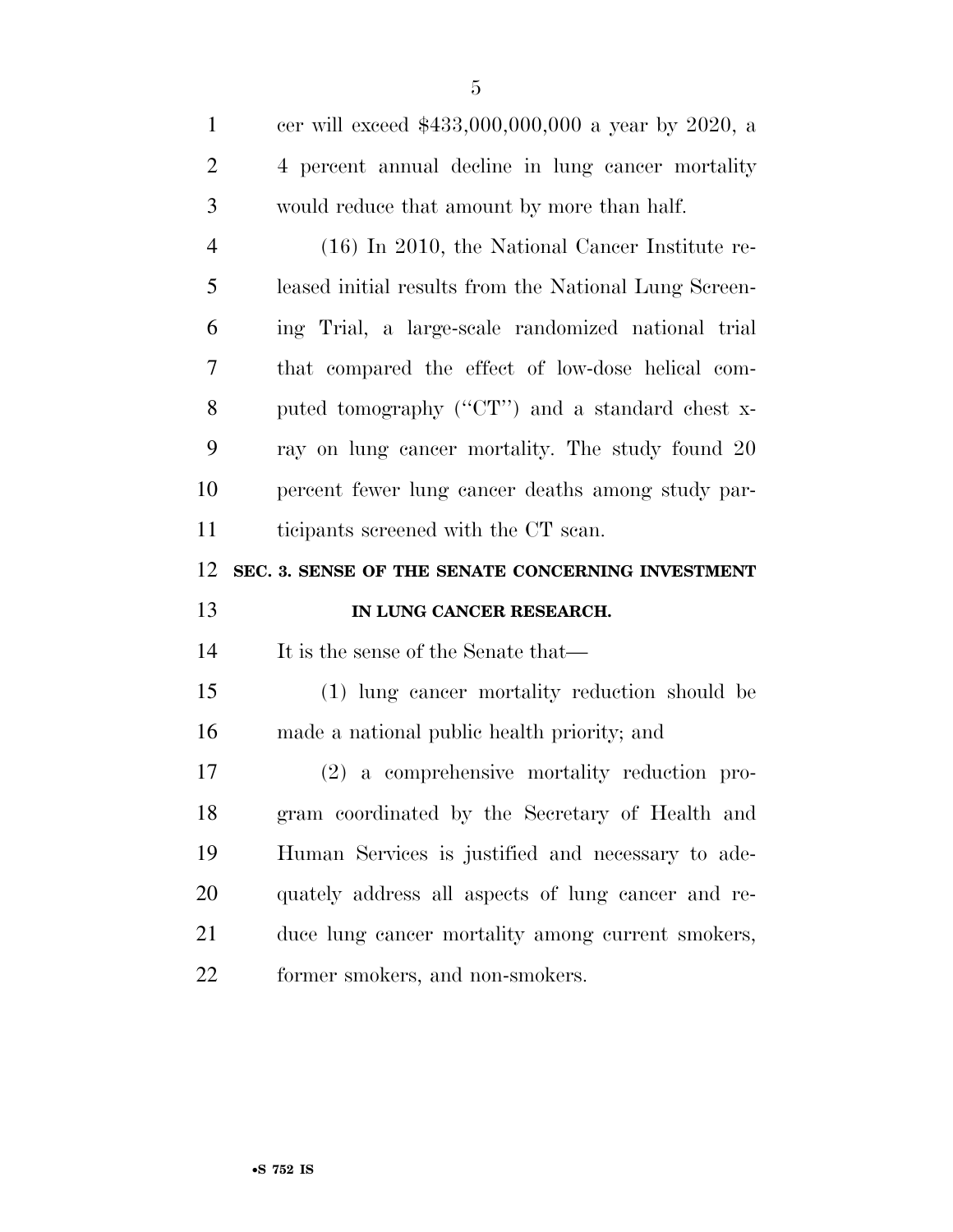**SEC. 4. LUNG CANCER MORTALITY REDUCTION PROGRAM.**  Part P of title III of the Public Health Service Act (42 U.S.C. 280g et seq.) is amended by adding at the end the following:

# **''SEC. 399V–6. LUNG CANCER MORTALITY REDUCTION PRO-GRAM.**

 ''(a) IN GENERAL.—Not later than 180 days after the date of enactment of the Lung Cancer Mortality Re- duction Act of 2011, the Secretary, in consultation with the Secretary of Defense, the Secretary of Veterans Af- fairs, the Director of the National Institutes of Health, the Director of the Centers for Disease Control and Pre- vention, the Commissioner of Food and Drugs, the Admin- istrator of the Centers for Medicare & Medicaid Services, the Director of the National Center on Minority Health and Health Disparities, and other members of the Lung Cancer Advisory Board established under section 7 of the Lung Cancer Mortality Reduction Act of 2011, shall im- plement a comprehensive program to achieve a 50 percent reduction in the mortality rate of lung cancer by 2020. ''(b) REQUIREMENTS.—The program implemented under subsection (a) shall include at least the following: 23 ''(1) With respect to the National Institutes of Health—

•**S 752 IS** 25 "(A) a strategic review and prioritization by the National Cancer Institute of research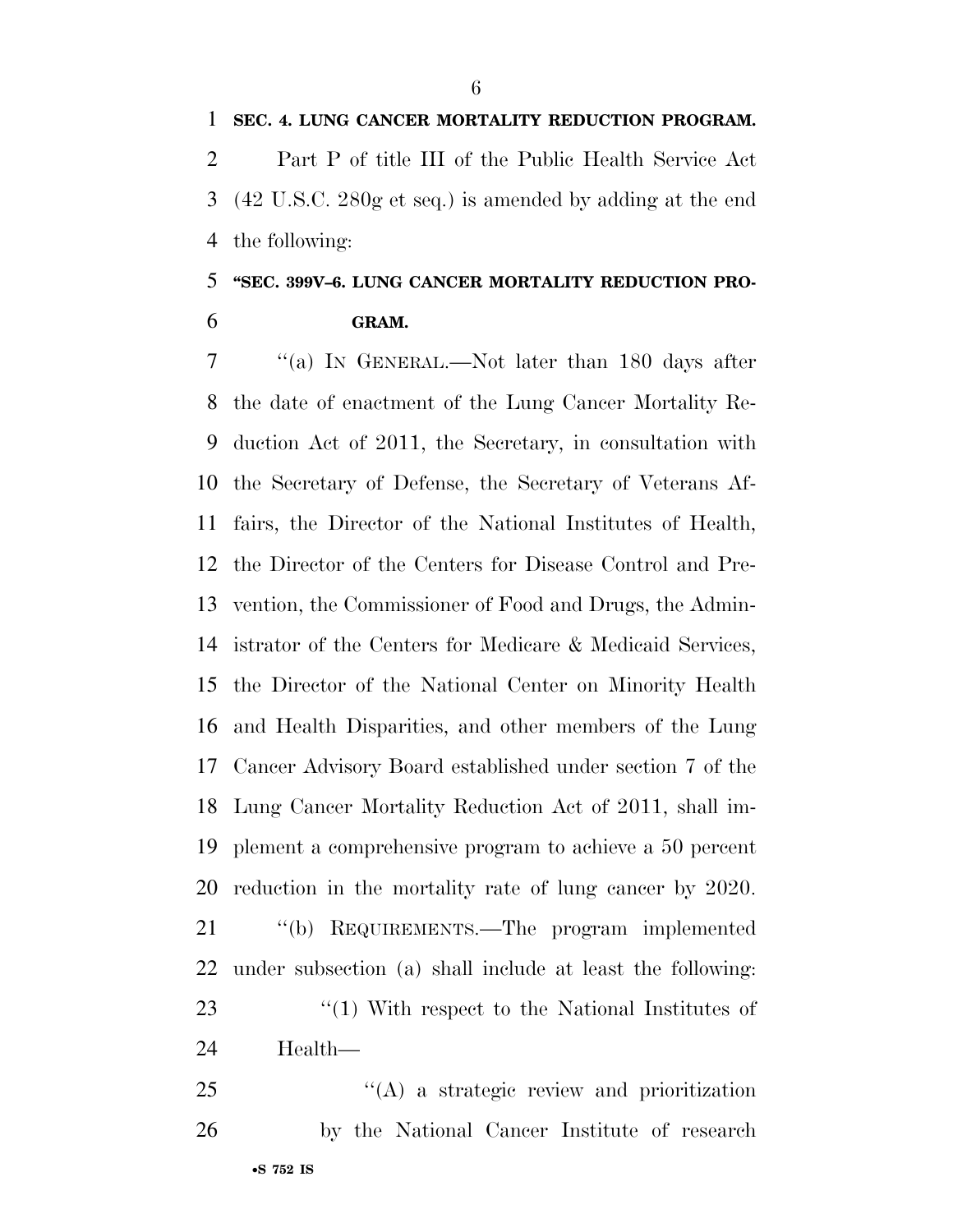grants to achieve the goal of the lung cancer mortality reduction program in reducing lung cancer mortality;

 ''(B) the provision of funds to enable the Airway Biology and Disease Branch of the Na- tional Heart, Lung, and Blood Institute to ex- pand its research programs to include pre- dispositions to lung cancer, the interrelationship between lung cancer and other pulmonary and cardiac disease, and the diagnosis and treat-11 ment of these interrelationships;

 $\cdot$  (C) the provision of funds to enable the National Institute of Biomedical Imaging and Bioengineering to expedite the development of screening, diagnostic, surgical, treatment, and drug testing innovations to facilitate the poten- tial of imaging as a biomarker and reduce lung cancer mortality, such as through expansion of the Quantum Grant Program and Image-Guid- ed Interventions programs of the National In- stitute of Biomedical Imaging and Bio-engineering;

23 "'(D) the provision of funds to enable the National Institute of Environmental Health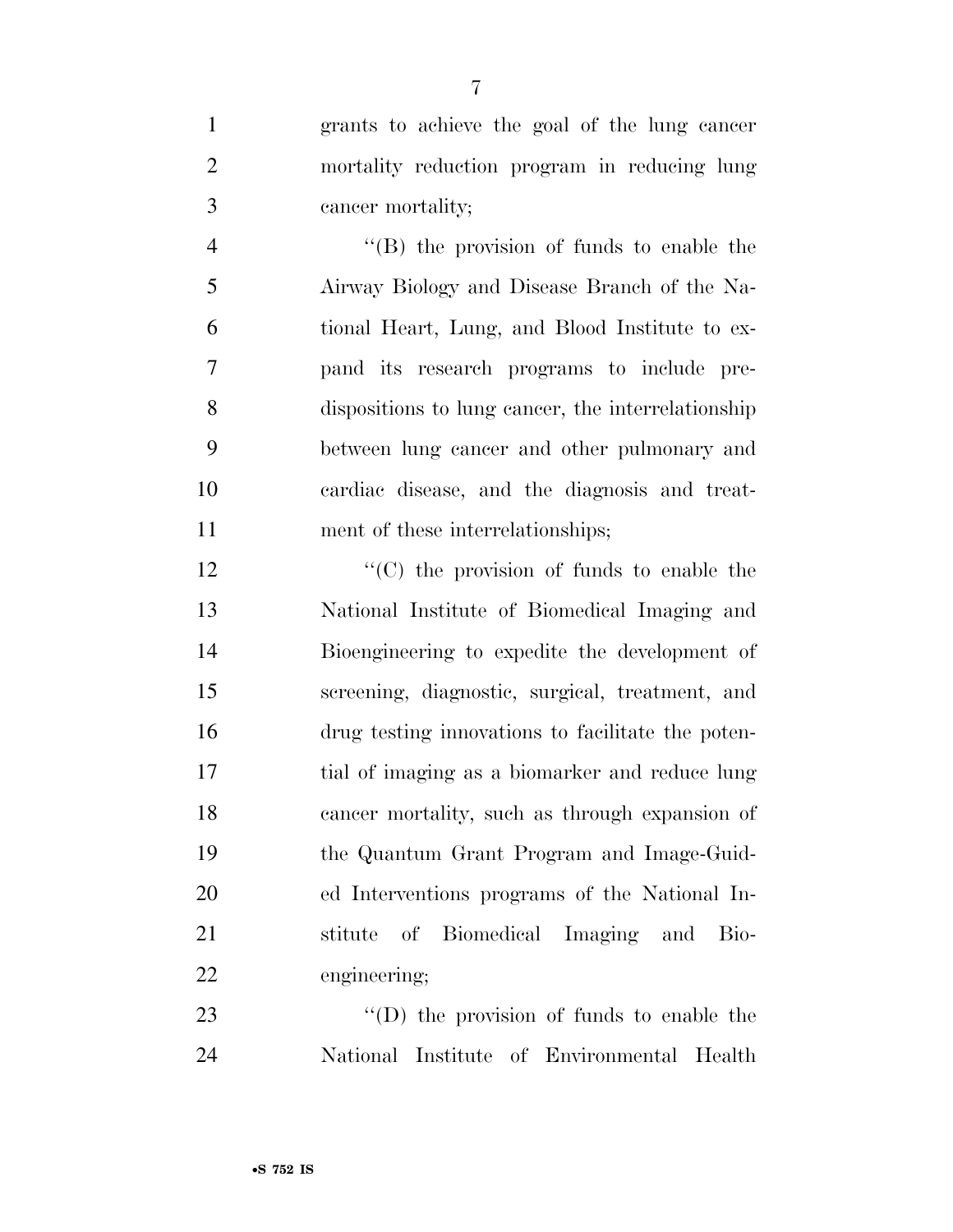| $\mathbf{1}$   | Sciences to implement research programs rel-       |
|----------------|----------------------------------------------------|
| $\overline{2}$ | ative to lung cancer incidence; and                |
| $\mathfrak{Z}$ | $\lq\lq$ (E) the provision of funds to enable the  |
| $\overline{4}$ | National Institute on Minority Health and          |
| 5              | Health Disparities to collaborate on prevention,   |
| 6              | early detection, and disease management re-        |
| $\tau$         | search, and to conduct outreach programs in        |
| 8              | order to address the impact of lung cancer on      |
| 9              | minority populations.                              |
| 10             | $\lq(2)$ With respect to the Food and Drug Ad-     |
| 11             | ministration, the provision of funds to enable the |
| 12             | Center for Devices and Radiologic Health to-       |
| 13             | "(A) establish quality standards and guide-        |
| 14             | lines for hospitals, outpatient departments, clin- |
| 15             | ics, radiology practices, mobile units, physician  |
| 16             | offices, or other facilities that conduct com-     |
| 17             | puted tomography screening for lung cancer;        |
| 18             | "(B) provide for the expedited revision of         |
| 19             | standards and guidelines, as required to accom-    |
| 20             | modate technological advances in imaging; and      |
| 21             | "(C) conduct an annual random sample               |
| 22             | survey to review compliance and evaluate dose      |
| 23             | and accuracy performance.                          |
| 24             | $(3)$ With respect to the Centers for Disease      |
| 25             | Control and Prevention—                            |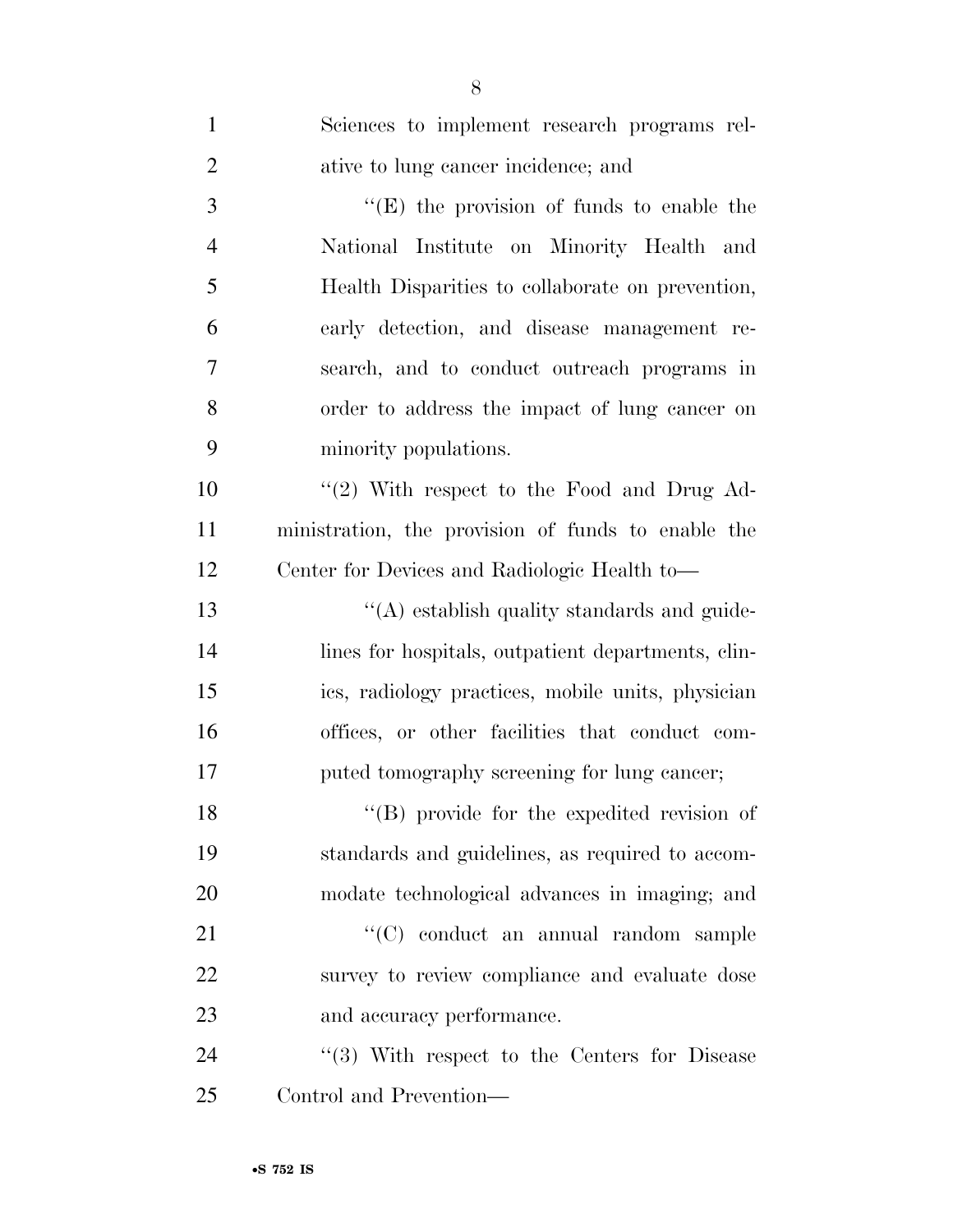| $\mathbf{1}$   | "(A) the provision of funds to establish a            |
|----------------|-------------------------------------------------------|
| $\overline{2}$ | Lung Cancer Early Detection Program that              |
| 3              | provides low-income, uninsured, and under-            |
| $\overline{4}$ | served populations that are at high risk for          |
| 5              | lung cancer access to early detection services;       |
| 6              | "(B) the provision of funds to enable the             |
| 7              | National Institute for Occupational Safety and        |
| 8              | Health to conduct research on environmental           |
| 9              | contaminants strongly associated with lung can-       |
| 10             | cer in the workplace and implement measures           |
| 11             | to reduce lung cancer risk and provide for an         |
| 12             | early detection program; and                          |
| 13             | $\lq\lq$ a requirement that State, tribal, and        |
| 14             | territorial plans developed under the National        |
| 15             | Comprehensive Cancer Control Program include          |
| 16             | lung cancer mortality reduction measures com-         |
| 17             | mensurate with the public health impact of lung       |
| 18             | cancer.                                               |
| 19             | $\cdot$ (4) With respect to the Agency for Healthcare |
| 20             | Research and Quality, the annual review of lung       |
| 21             | cancer early detection methods, diagnostic and treat- |
| <u>22</u>      | ment protocols, and the issuance of updated guide-    |
| 23             | lines.                                                |
| 24             | "(5) The cooperation and coordination of all          |
| 25             | programs for women, minorities, and health dispari-   |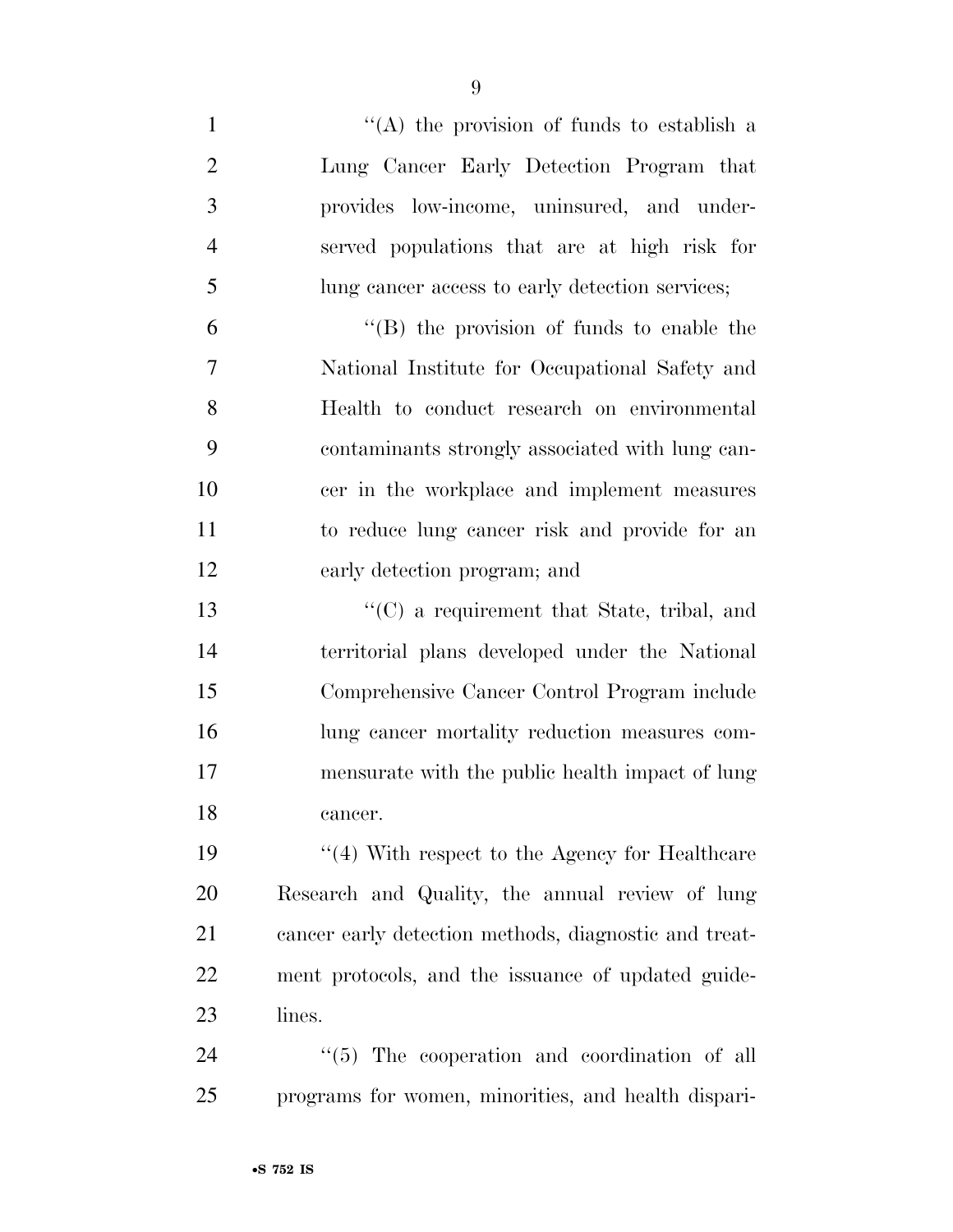ties within the Department of Health and Human Services to ensure that all aspects of the Lung Can- cer Mortality Reduction Program adequately address the burden of lung cancer on women and minority, rural, and underserved populations.

 ''(6) The cooperation and coordination of all to- bacco control and cessation programs within agen- cies of the Department of Health and Human Serv- ices to achieve the goals of the Lung Cancer Mor- tality Reduction Program with particular emphasis on the coordination of drug and other cessation treatments with early detection protocols.''.

# **SEC. 5. DEPARTMENT OF DEFENSE AND THE DEPARTMENT OF VETERANS AFFAIRS.**

 The Secretary of Defense and the Secretary of Vet- erans Affairs shall coordinate with the Secretary of Health and Human Services—

 (1) in developing the Lung Cancer Mortality Reduction Program under section 399V–6 of the Public Health Service Act, as added by section 4;

 (2) in implementing the demonstration project under section 6 within the Department of Defense and the Department of Veterans Affairs with respect to military personnel and veterans whose smoking history and exposure to carcinogens during active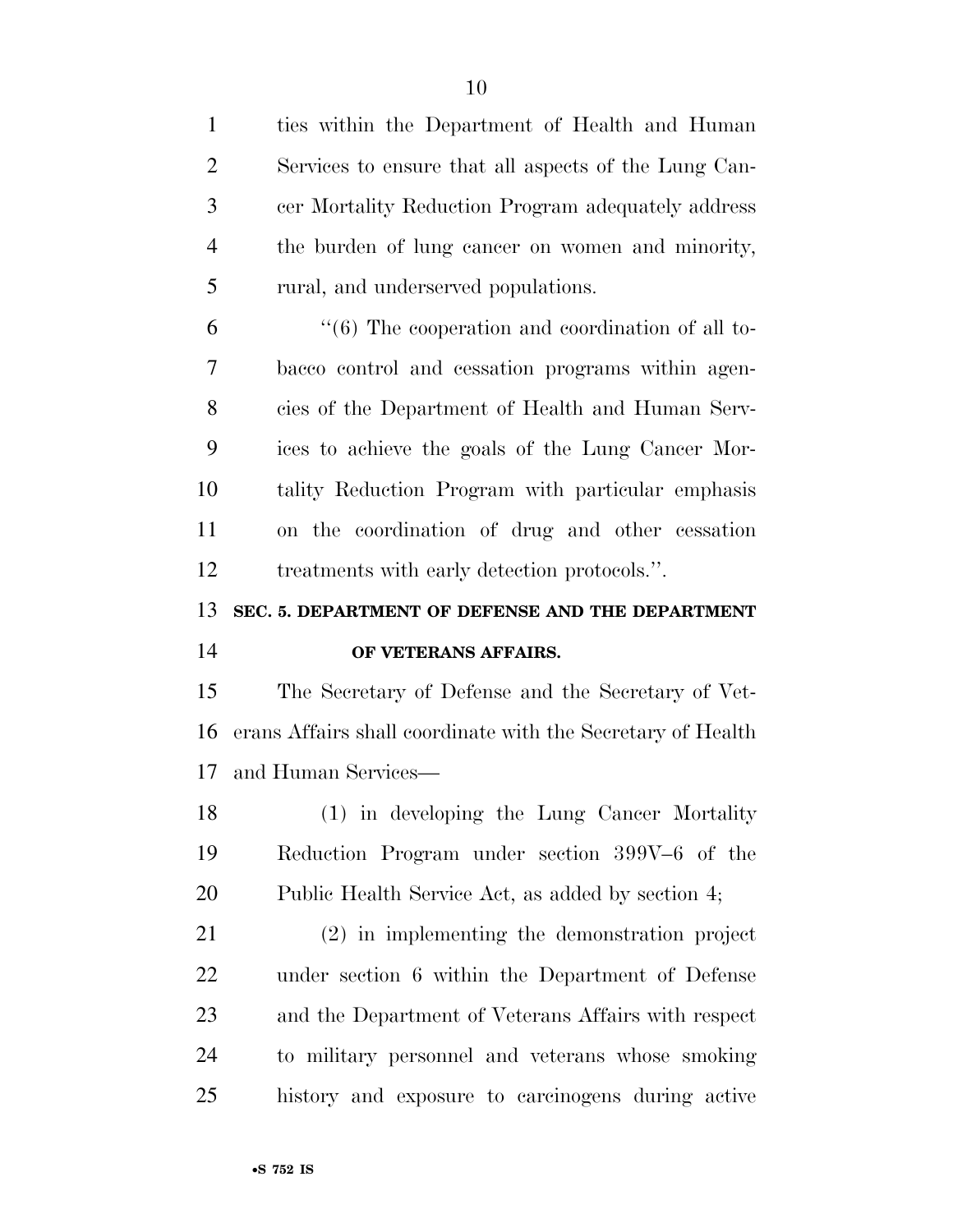duty service has increased their risk for lung cancer; and

 (3) in implementing coordinated care programs for military personnel and veterans diagnosed with lung cancer.

## **SEC. 6. LUNG CANCER SCREENING DEMONSTRATION PROJECT.**

 (a) SENSE OF THE SENATE.—It is the sense of the Senate that a national computed tomography lung cancer screening demonstration project should be carried out ex- peditiously in order to assess the public health infrastruc- ture needs and to develop the most effective, safe, equi- table, and efficient process that will maximize the public health benefits of screening.

 (b) DEMONSTRATION PROJECT IN GENERAL.—Not later than 1 year after the date of enactment of this Act, the Secretary of Health and Human Services (referred to in this Act as the ''Secretary''), in consultation with the Secretary of Defense, the Secretary of Veterans Affairs, the Director of the National Institutes of Health, the Di- rector of the Centers for Disease Control and Prevention, the Commissioner of Food and Drugs, the Administrator of the Centers for Medicare & Medicaid Services, and the other members of the Lung Cancer Advisory Board estab-lished under section 7 of the Lung Cancer Mortality Re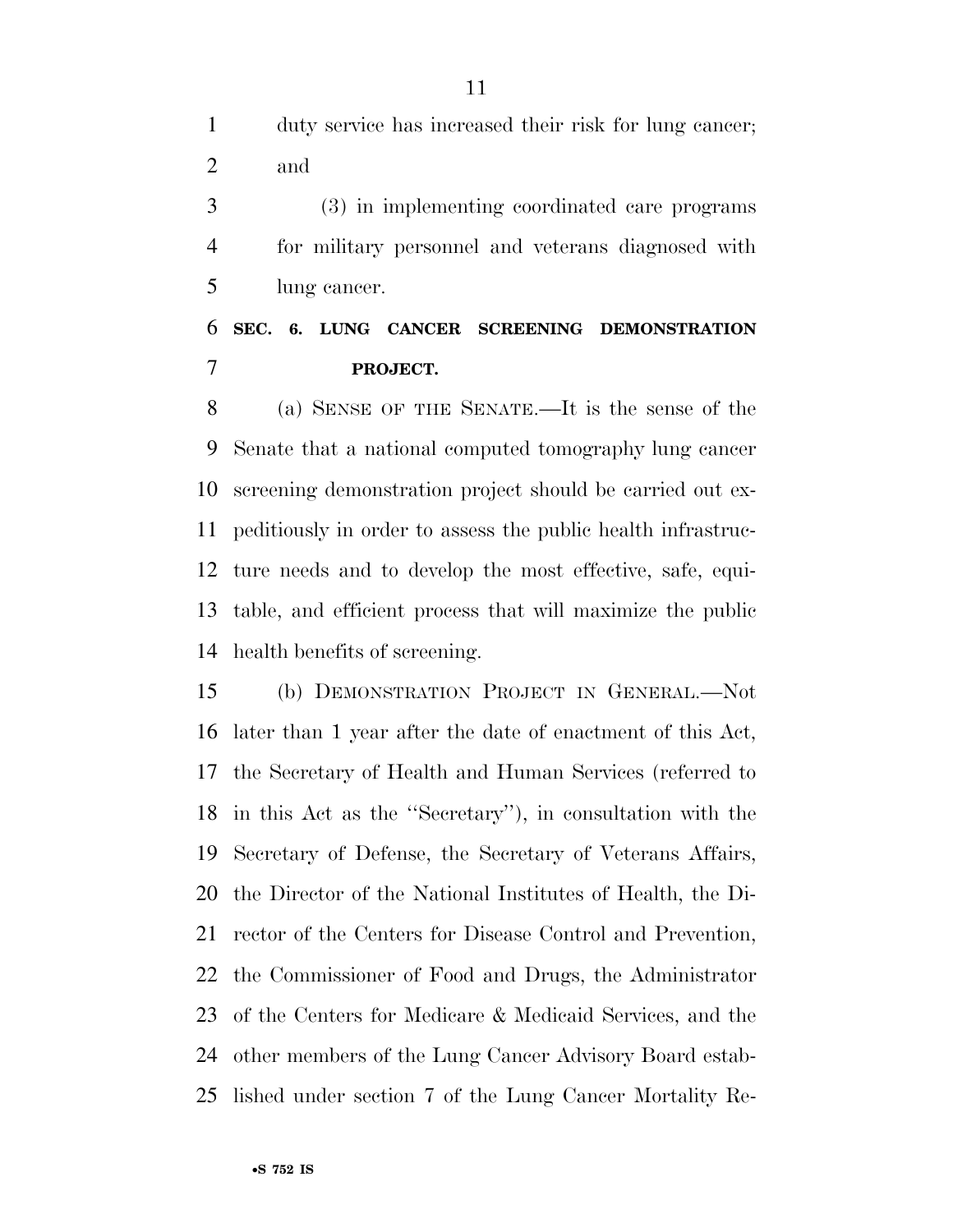duction Act of 2011, shall establish a demonstration project, to be known as the Lung Cancer Computed To- mography Screening and Treatment Demonstration Project (referred to in this section as the ''demonstration project'').

 (c) PROGRAM REQUIREMENTS.—The Secretary shall ensure that the demonstration project—

 (1) identifies the optimal risk populations that would benefit from screening;

 (2) develops the most effective, safe, equitable and cost-efficient process for screening and early disease management;

 (3) allows for continuous improvements in qual-ity controls for the process; and

 (4) serves as a model for the integration of health information technology and the concept of a rapid learning into the health care system.

 (d) PARTICIPATION.—The Secretary shall select not less than 5 National Cancer Institute Centers, 5 Depart- ment of Defense Medical Treatment Centers, 5 sites with- in the Veterans Affairs Healthcare Network, 5 Inter- national Early Lung Cancer Action Program sites, 10 community health centers for minority and underserved populations, and additional sites as the Secretary deter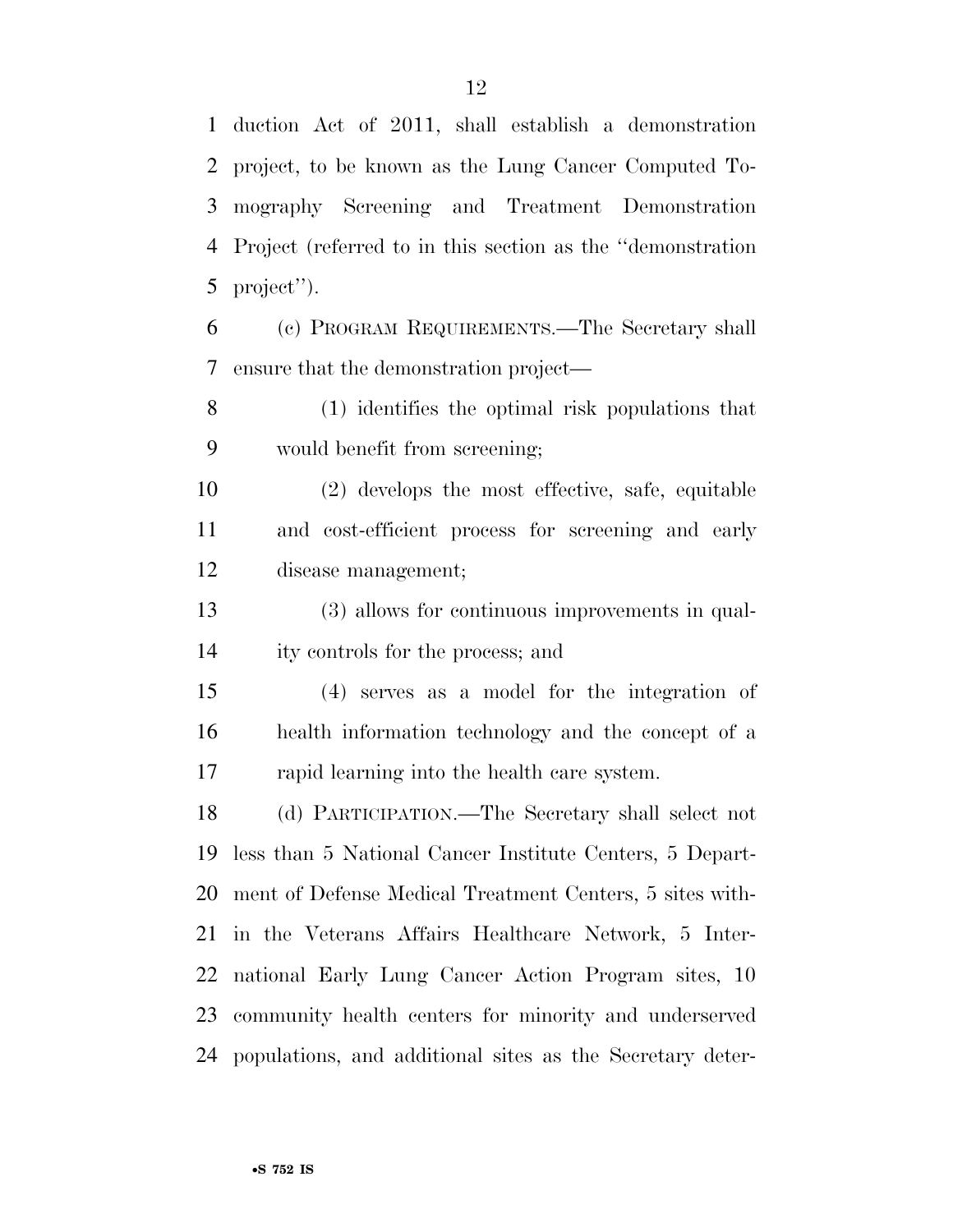mines appropriate, as sites to carry out the demonstration project described under this section.

 (e) QUALITY STANDARDS AND GUIDELINES FOR LI- CENSING OF TOMOGRAPHY SCREENING FACILITIES.—The Secretary shall establish quality standards and guidelines for the licensing of hospitals, outpatient departments, clin- ics, radiology practices, mobile units, physician offices, or other facilities that conduct computed tomography screen- ing for lung cancer through the demonstration project, that will require the establishment and maintenance of a quality assurance and quality control program at each such facility that is adequate and appropriate to ensure the reliability, clarity, and accuracy of the equipment and interpretation of the screening scan and set appropriate standards to control the levels of radiation dose.

 (f) TIMEFRAME.—The Secretary shall conduct the demonstration project under this section for a 5-year pe-riod.

 (g) REPORT.—Not later than 180 days after the date of enactment of this Act, the Secretary shall submit a re- port to Congress on the projected cost of the demonstra- tion project, and shall submit annual reports to Congress thereafter on the progress of the demonstration project and preliminary findings.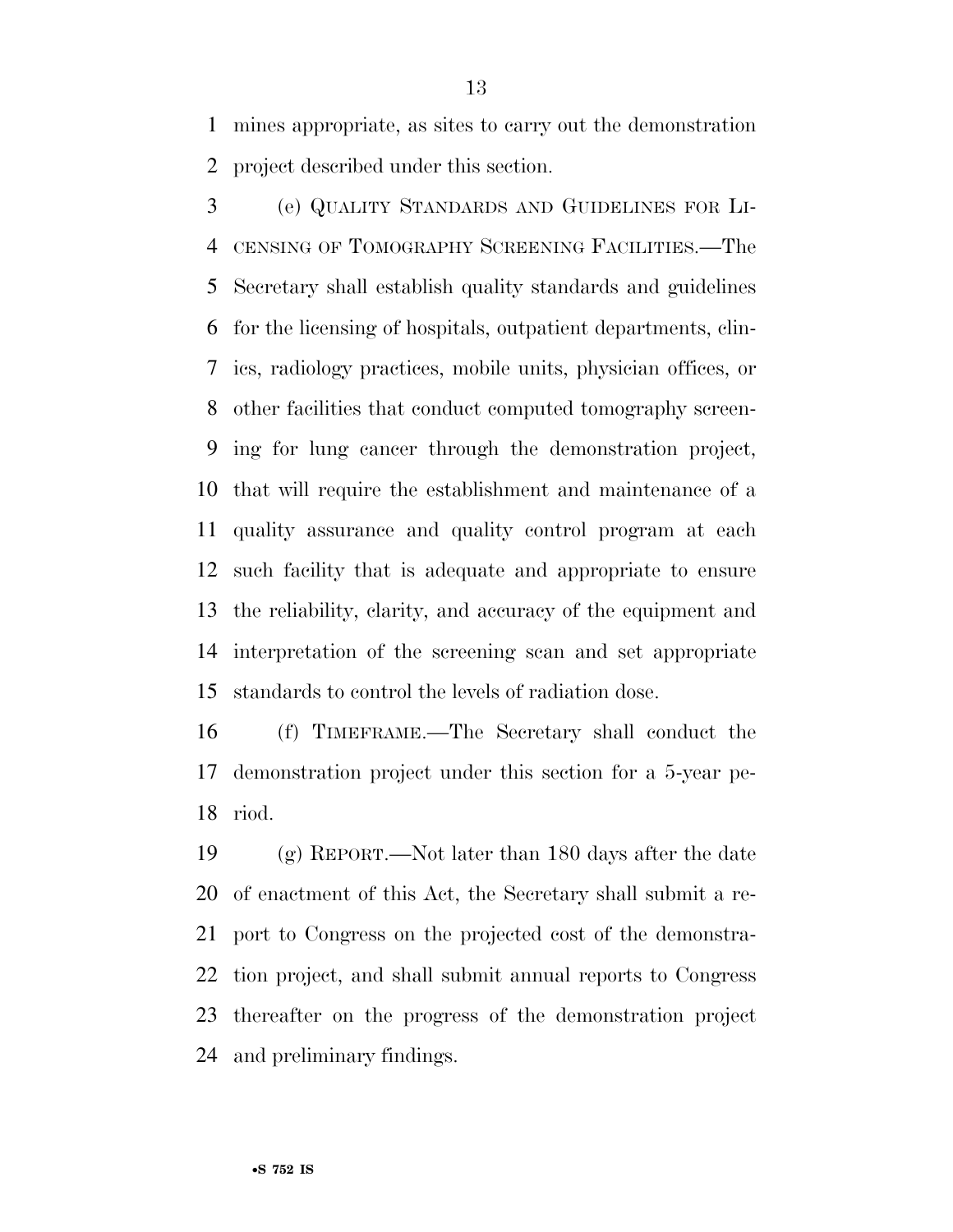### **SEC. 7. LUNG CANCER ADVISORY BOARD.**

| 2  | (a) IN GENERAL.—The Secretary of Health and                  |
|----|--------------------------------------------------------------|
| 3  | Human Services shall establish a Lung Cancer Advisory        |
| 4  | Board (referred to in this section as the "Board") to mon-   |
| 5  | itor the programs established under this Act (and the        |
| 6  | amendments made by this Act), and provide annual re-         |
| 7  | ports to Congress concerning benchmarks, expenditures,       |
| 8  | lung cancer statistics, and the public health impact of such |
| 9  | programs.                                                    |
| 10 | (b) COMPOSITION.—The Board shall be composed                 |
| 11 | $of$ —                                                       |
| 12 | (1) the Secretary of Health and Human Serv-                  |
| 13 | ices;                                                        |
| 14 | (2) the Secretary of Defense;                                |
| 15 | (3) the Secretary of Veterans Affairs;                       |
| 16 | (4) the Director of the Occupational Safety and              |
| 17 | Health Administration;                                       |
| 18 | (5) the Director of the National Institute of                |
| 19 | Standards and Technology; and                                |
| 20 | $(6)$ one representative each from the fields of             |
| 21 | clinical medicine focused on lung cancer, lung cancer        |
| 22 | research, radiology, imaging research, drug develop-         |
| 23 | ment, minority health advocacy, veterans service or-         |
| 24 | ganizations, lung cancer advocacy, and occupational          |
| 25 | medicine to be appointed by the Secretary of Health          |
| 26 | and Human Services.                                          |